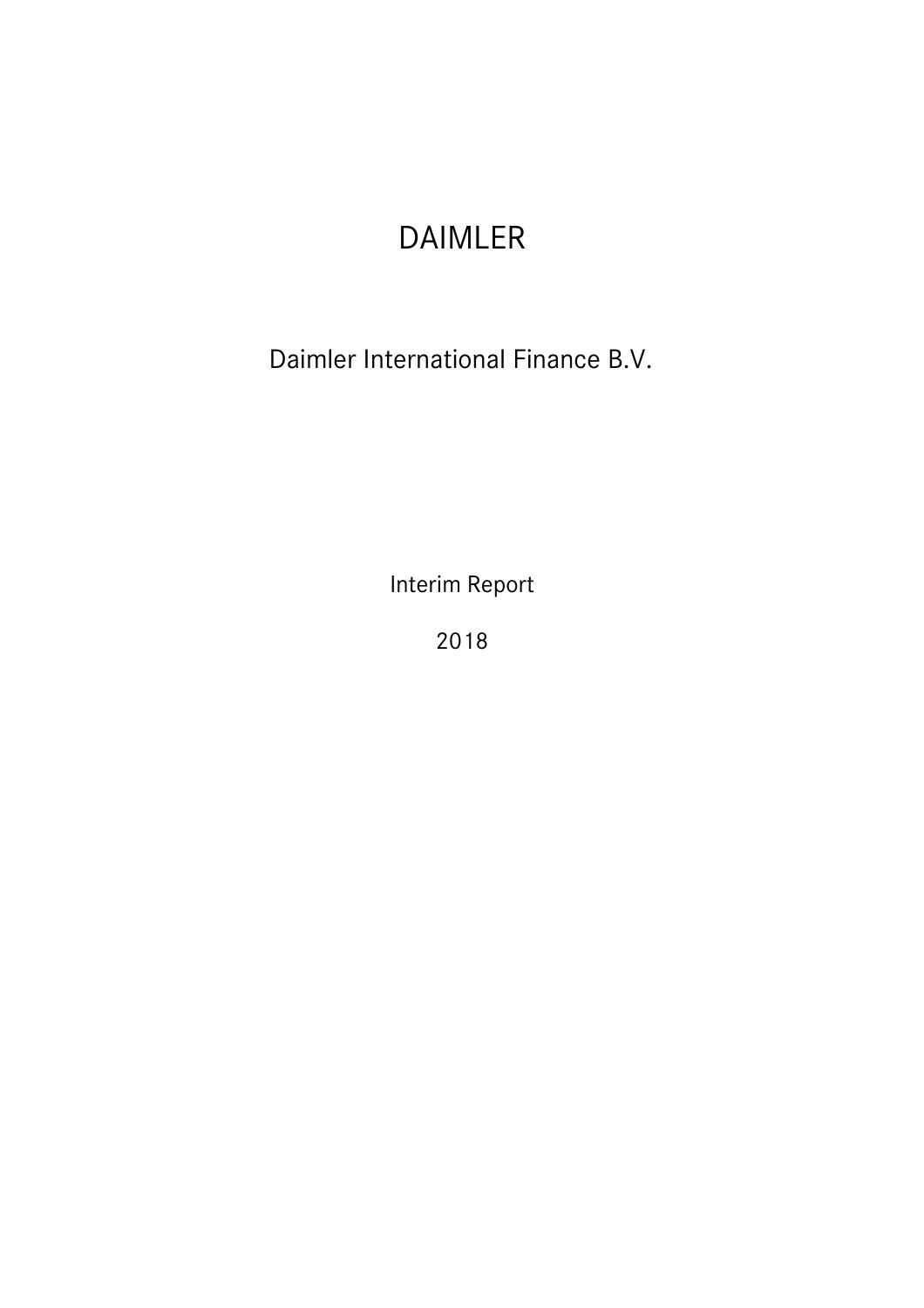# **Contents**

| Page:          |                                                                             |
|----------------|-----------------------------------------------------------------------------|
|                | Directors' report                                                           |
| $\overline{2}$ | <b>Supervisory Board</b><br><b>Board of Management</b><br>Registered office |
| 3              | Report of the Board of Management                                           |
| 6              | <b>Responsibility Statement</b>                                             |
|                | <b>Financial statements</b>                                                 |
| $\overline{7}$ | Balance sheet as at June 30, 2018 - unaudited-                              |
| 9              | Profit and loss account for the period ended<br>June 30, 2018 - unaudited-  |
| 10             | Cash flow statement -unaudited-                                             |
| 10             | Statement of comprehensive income -unaudited-                               |
| 11             | Notes to the financial statements accounts June 30, 2018                    |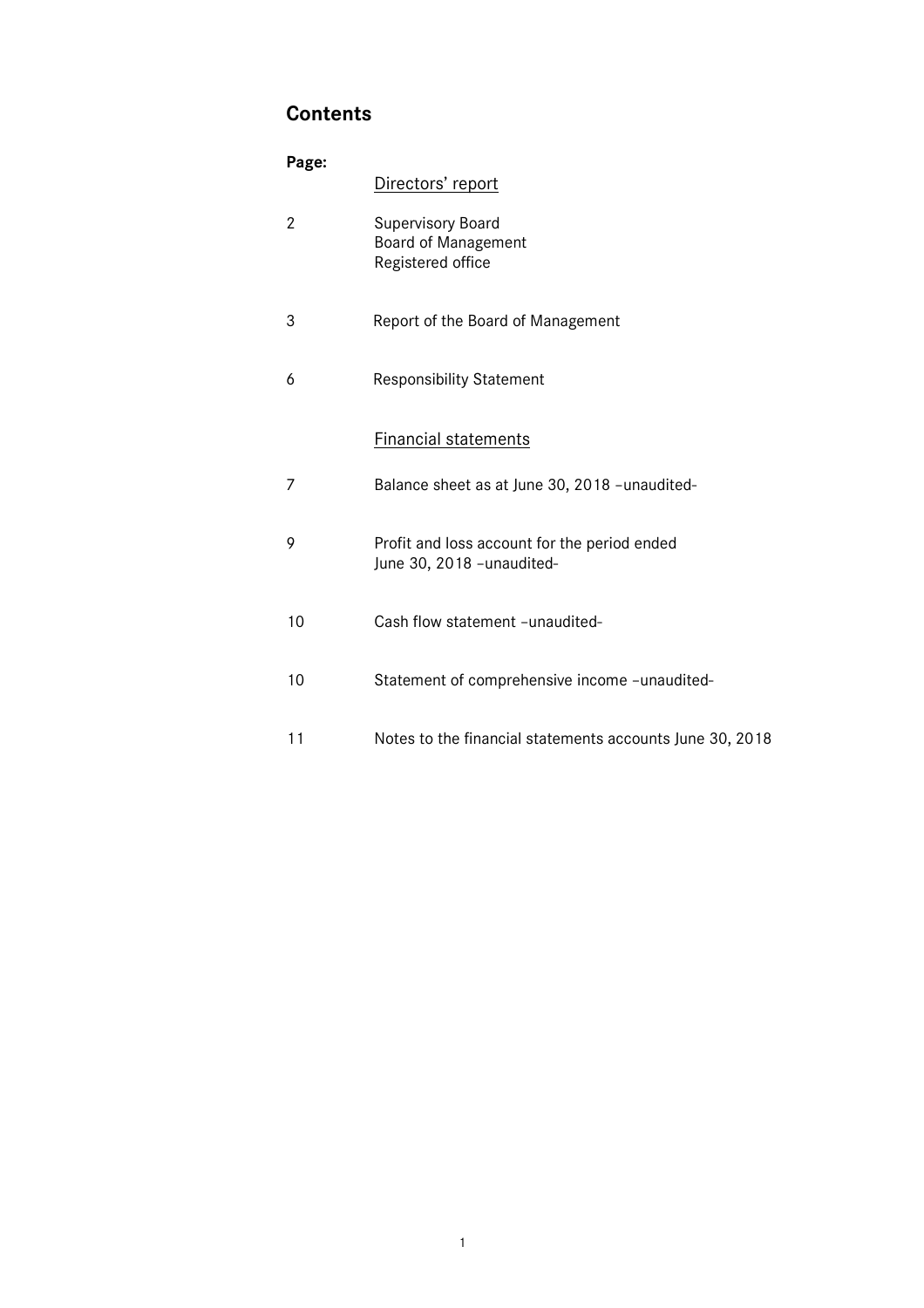# **Supervisory Board**

• U. Tüchter Chairman

- F. Wetter • T. Zech
- P. Zirwes
- 

# **Board of Management**

- M. van Pelt
- O. Ernst

# **Registered office**

Van Deventerlaan 50 NL – 3528 AE Utrecht Telephone: +31 30 6059316 Telefax: +31 30 6054287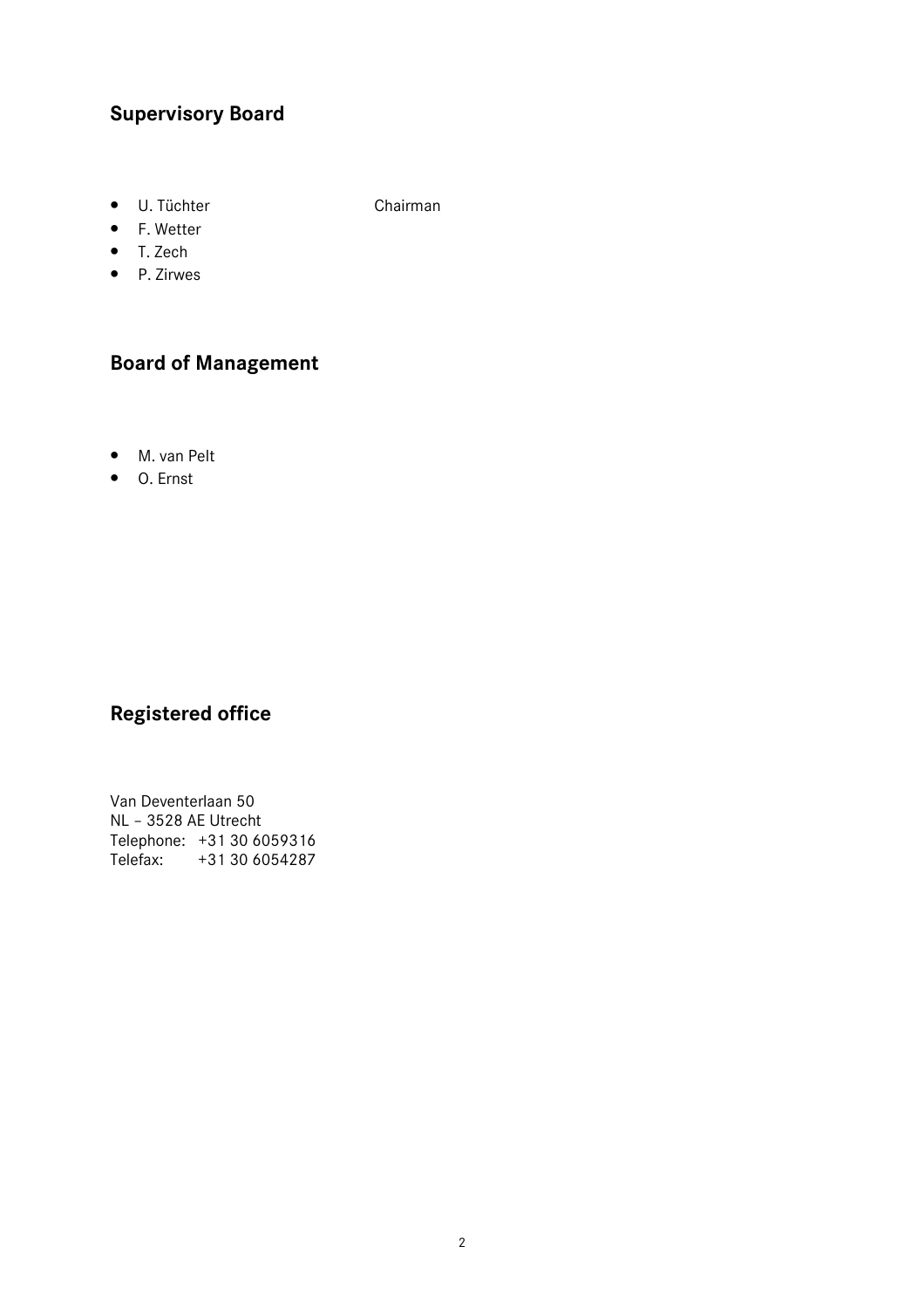# **Report of the Board of Management**

# **General**

These Financial Statements cover the first half year 2018, which ended at the balance sheet date of 30 lune 2018.

Daimler International Finance B.V. (or "the Company") was established on 4 April 1986 as a private limited company (B.V.). As at June 30, 2018 the authorized capital of the Company was  $\epsilon$  2,500,000 divided into 5,000 ordinary shares of € 500 nominal value, of which 1,000 shares have been issued and fully paid. Each share carries one vote at general meetings of shareholders. The shares are 100% owned by Daimler AG in Stuttgart, Germany. The Company's purpose is to finance part of the activities of the Daimler Group. The needed funding is managed by borrowing from Group companies and the capital markets by issuing bonds, notes and commercial paper.

The Euro Medium Term Note Program (EMTN) issues and the European Commercial Paper Program (CP) issues of Daimler International Finance B.V. are both irrevocably guaranteed by Daimler AG. The bonds have long-term ratings of A2 (stable) from Moody's Investors Service, A (stable) from Standard & Poor's Ratings Group and A- (stable) from Fitch Ratings as at 30 June 2018. These ratings rely on the performance of the Daimler Group.

The bonds issued by Daimler International Finance B.V. are listed on the Luxembourg Stock Exchange.

The funding obtained by the Company has been made available to companies within the Daimler Group and to associated and joint ventures of Daimler AG by way of intercompany loans. In the course of 2018 the focus of funding activities have been extended from mainly European Daimler Group companies to other regions of the world as well.

As of January 1st, 2018 IFRS 9 was adopted under a simplified retrospective approach with no restatement of comparative numbers for 2017. As a result only a cumulative adjustment to equity was necessary as of January 1, 2018 (opening balance) with only a reconciliation from the IAS 39 figures as of December 31st , 2017 to the IFRS 9 figures taken into account. Therefore the basis adjustment was reclassified from financing liabilities to retained earnings (Other reserves) and a separate position namely Cost of hedging.

# **Development 1st half of 2018**

In the first half of 2018, Daimler International Finance B.V. issued six bonds under the Daimler EMTN Program in the total amount of  $\epsilon$  4,087 million.

Furthermore, in 2018 Daimler International Finance B.V. issued CPs for a total amount of € 5,750 million under the Daimler European Commercial Paper Program with tenors up to 4 months. At 30 June 2018, the CP outstanding amounts to  $\epsilon$  2,223 million. The proceeds of the EMTN and CP were allocated as intercompany loans to Daimler Group companies.

In 2018 the total loans to affiliated companies of the Company increased by € 5,037 million to a level of € 9,448 million as per June 30, 2018. All new funding of the financial assets was realized through the issuance of EMTN and CPs under the European CP Programs and through group-internal loans.

The interest margin developed positively to  $\epsilon$  5.596 million compared to  $\epsilon$  3.140 million in the first half of 2017. Besides, the financial result of the year was negatively affected by the increase of commissions in relation to EMTN issues. The net profit after taxation amounts to an amount of € 1.8 million compared to € 3.3 million in the first half of 2017.

Since all the EMTN / CP issued are guaranteed by Daimler AG the general risk profile of the Company and its solvency heavily depend on the solvency of the Daimler Group as a whole.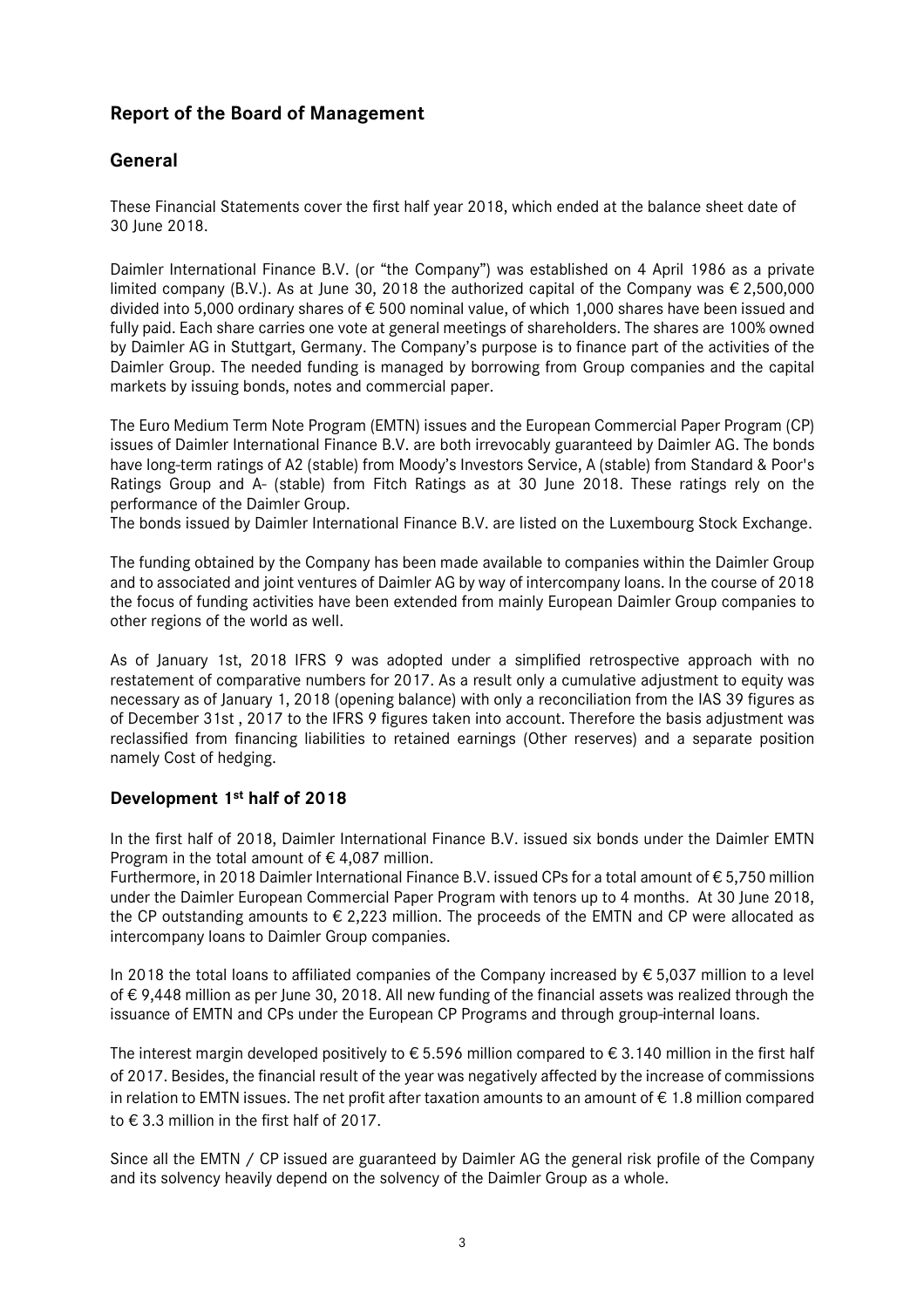The number of employees at June 30, 2018 was 4 (2017: 5).

The directors who held office at the end of the financial year and at signing of these financial statements had no disclosing interest in the shares of the Company.

#### **Risk Management**

The Board of Management is responsible for the internal control and the management of risks within the Company and for the assessment of the effectiveness of the control systems. These controls were set up in cooperation with Daimler Group to identify and manage foreign exchange, interest, liquidity and credit risks.

In the Company's business, the creation and management of a loan involves the assumption of a number of risks: credit risk, market interest rate risk, foreign exchange risk, market risk and other operational risks. The funds obtained with the issuance of EMTN notes and CP are lent onward at market conditions to affiliated companies.

In order to minimize the mentioned risks connected to the nature of the Company's business the Company uses derivative financial instruments to reduce or eliminate these risks. In particular interest rate swaps, foreign exchange swaps and forward rate agreements are used to reduce financial risk and to match the funding requirements in terms of maturities and interest rates.

Liquidity risk comprises the risk, that a company cannot meet its financial obligations in full. Daimler International Finance B.V. manages its liquidity by holding adequate volume of cash and by applying as far as possible the matched funding principle. In accordance with internal guidelines, this principle ensures that financial obligations generally have the same maturity profile as the financial assets and receivables and thus reduces the Company's liquidity risks.

The rapid increase of the balance-sheet total is due to the strong increase of the scope and complexity of the business operations by expanding the Company's business from Euro denominated loans to foreign exchange loans. The Company intensifies its risk management approach accordingly.

The Company solely provides loans within the Daimler Group and to companies in which Daimler holds a minority share (Joint Ventures). Therefore the Company's exposure to credit risk is influenced mainly by the characteristics of Daimler Group related default risk. In cooperation with Daimler AG headquarters, assessments of credit risks are made and credit limits are set, which are periodically reviewed. In respect of cash at banks and financial derivatives, these are only deposited and / or entered into in compliance with the Daimler Global Counterparty Limits as provided by Daimler AG.

# **Outlook**

In 2018 the net interest income on operating activities is expected to develop in line with the balance sheet development during the course of the year. Ineffectiveness resulting from fair value hedge relationships may have impact on the profit before taxation.

The financing activities will develop in line with the strategy of Daimler AG. For the year 2018 management expects a substantial increase of outstanding EMTN notes. The Company is expected to extend its current core activities and will actively support all major changes in the treasury operations deemed necessary to ensure even further the efficiency and effectiveness of financing the capital needs of the Daimler Group.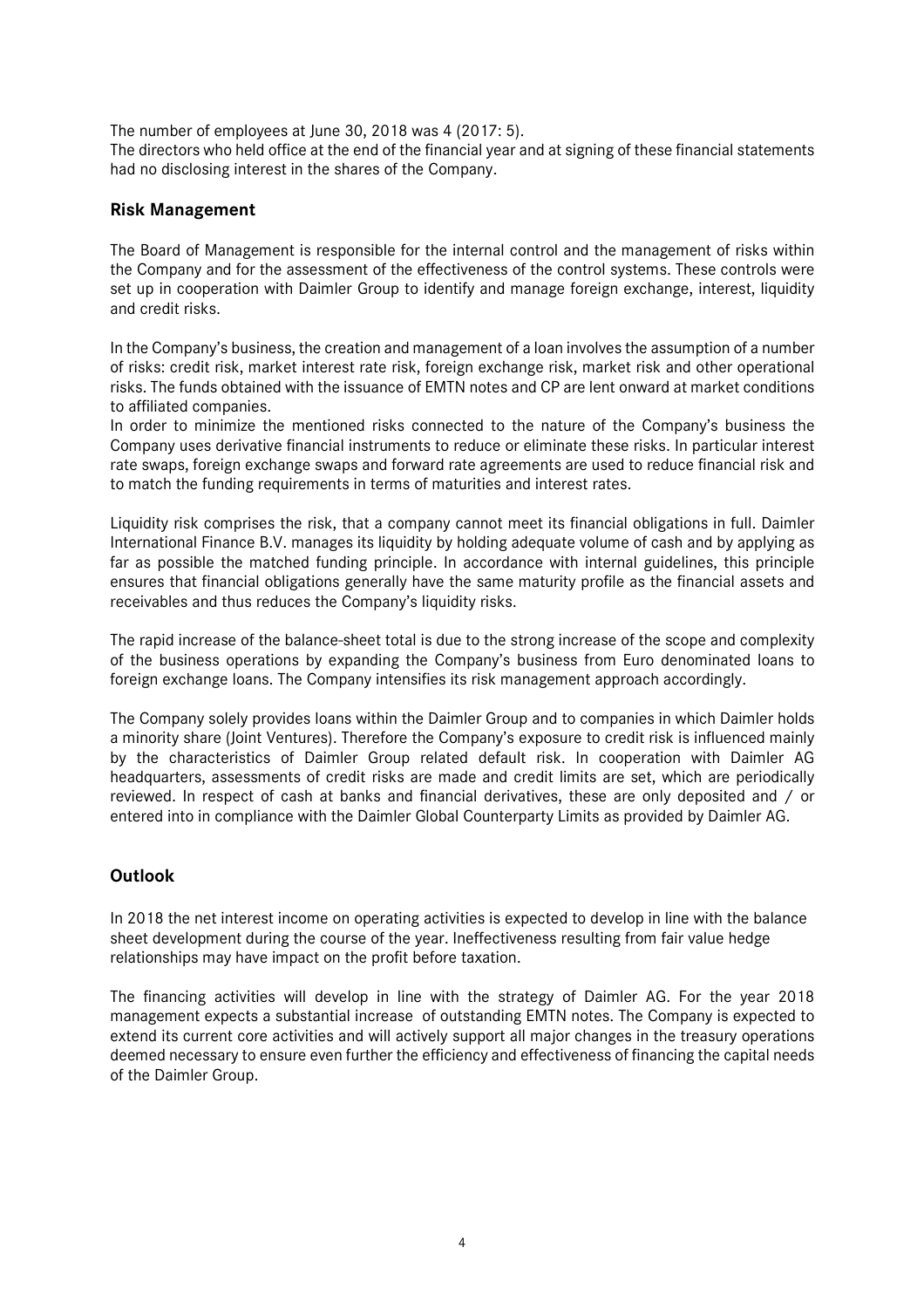#### **Events after the balance sheet date**

In a first step, the number of employees for 2018 has been increased to reflect the changed scope and complexity of the Company's business operations.

Since the reporting date of June 30, 2018 the portfolio growth continued comparable to the first half year of 2018.

According to new regulations of the Dutch Civil Law (Wet Toezicht Bestuur) the Company's Board of Management and Supervisory Board are unbalanced since less than 30% of the members is female. The Board members have been appointed based on qualifications and availability, irrespective of gender. In order to create more balance the Boards will take these regulations into account to the extent possible in future appointments of Board members.

Utrecht, August 28, 2018

Daimler International Finance B.V. Van Deventerlaan 50 NL – 3528 AE Utrecht

The Board of Management

M. van Pelt O. Ernst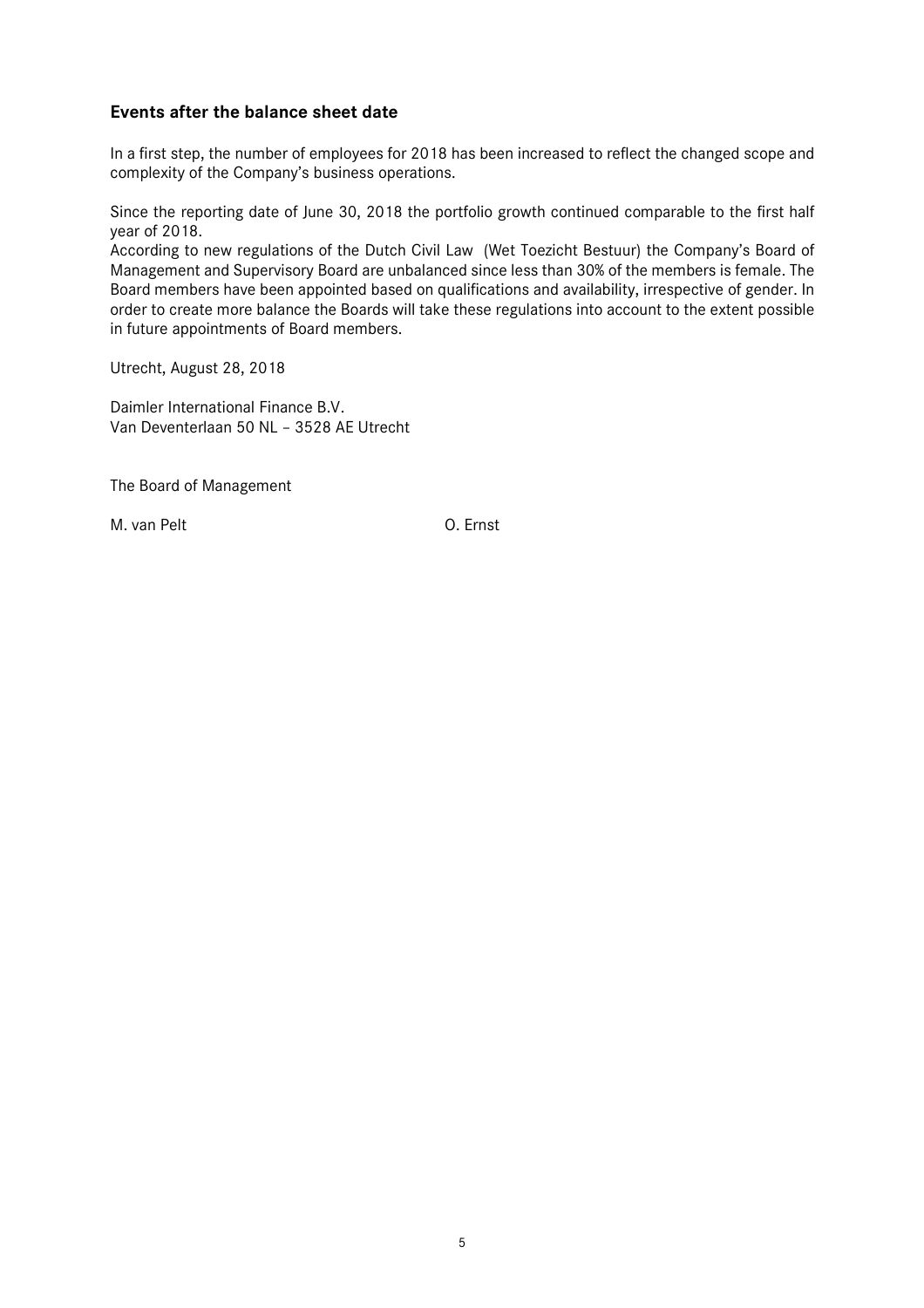#### **Responsibility Statement by Management**

To the best of our knowledge, and in accordance with the applicable reporting principles for annual financial reporting, the **Interim Report 2018** gives a true and fair view of the assets, liabilities, financial position and profit or loss of Daimler International Finance B.V. The Report of the Board of Management includes a fair review of the development and performance of the business and the position of Daimler International Finance B.V., together with a description of the principal opportunities and risks associated with the expected development of Daimler International Finance B.V.

Utrecht, August 28, 2018

Daimler International Finance B.V. The Board of Management

M. van Pelt O. Ernst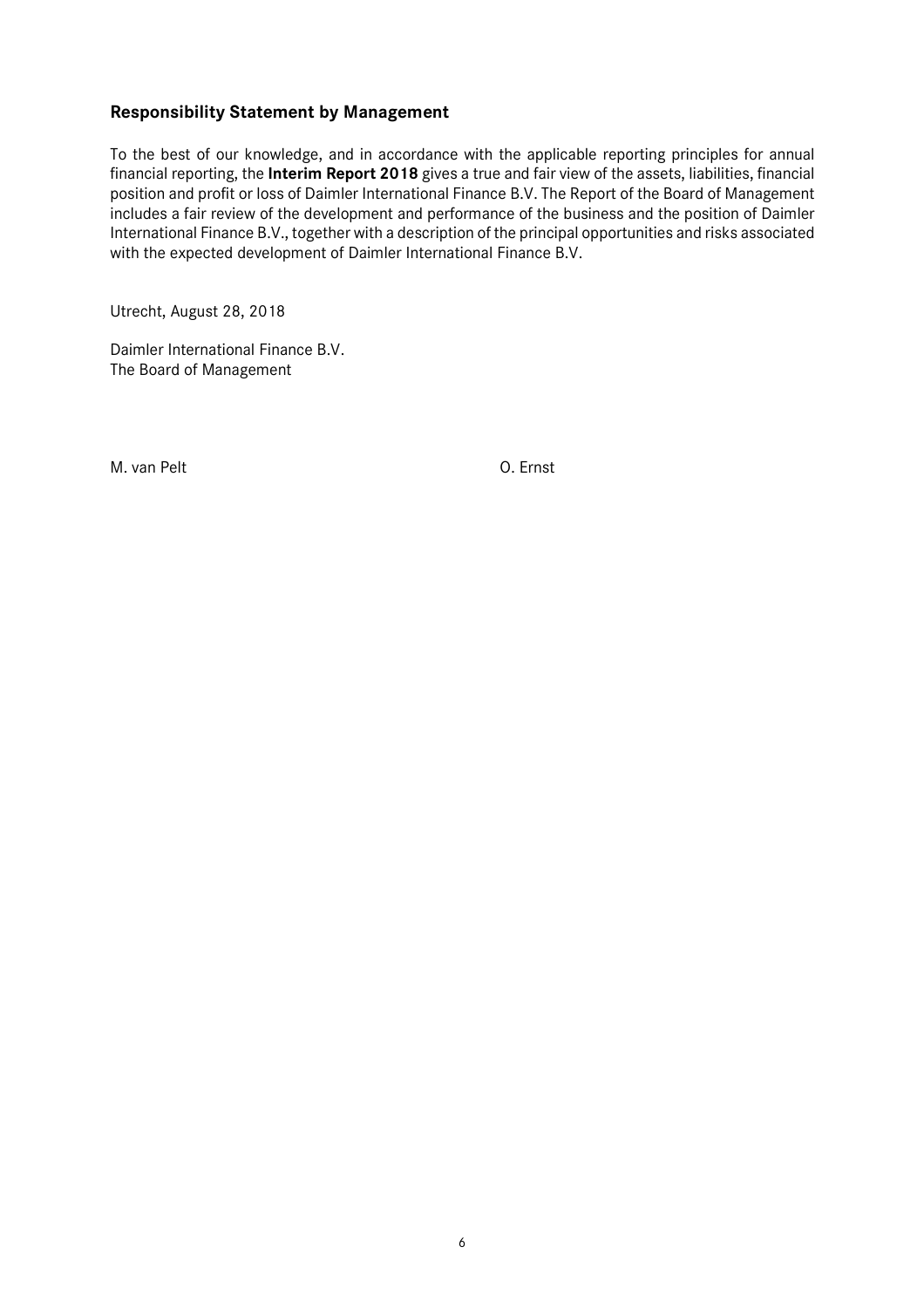# **Daimler International Finance B.V. Balance sheet as at June 30, 2018 (before profit appropriation x €1,000)**  -unaudited-

|                                                                                              | <b>Note</b>         | 30-06-2018          |           | 31-12-2017       |           |
|----------------------------------------------------------------------------------------------|---------------------|---------------------|-----------|------------------|-----------|
| <b>ASSETS</b>                                                                                |                     |                     |           |                  |           |
| <b>FIXED ASSETS</b>                                                                          |                     |                     |           |                  |           |
| $\Diamond$ Tangible fixed assets                                                             |                     |                     | 21        |                  | 21        |
| $\Diamond$ Deferred tax assets                                                               | 6                   |                     | 80        |                  | 687       |
| $\Diamond$ Financial fixed assets<br>Loans to affiliated companies<br>Other financial assets | 1<br>$\overline{2}$ | 4,744,651<br>63,325 |           | 3,627,798<br>353 |           |
|                                                                                              |                     |                     | 4,807,976 |                  | 3,628,151 |
| <b>CURRENT ASSETS</b>                                                                        |                     |                     |           |                  |           |
| ♦ Receivables:<br>Loans to affiliated companies                                              | 1                   | 4,702,999           |           | 782,070          |           |
| Interest receivables<br>affiliated companies<br>Other receivables                            | 3                   | 18,588              |           | 19,912           |           |
| affiliated companies                                                                         |                     | 148                 |           | 93               |           |
| Taxation and social security<br>premiums                                                     | 9                   | 9                   |           |                  |           |
|                                                                                              |                     |                     | 4,721,744 |                  | 802,075   |
| $\Diamond$ Cash and cash equivalents                                                         | 4                   |                     | 315,044   |                  | 16,379    |
|                                                                                              |                     |                     | 9,844,865 |                  | 4,447,313 |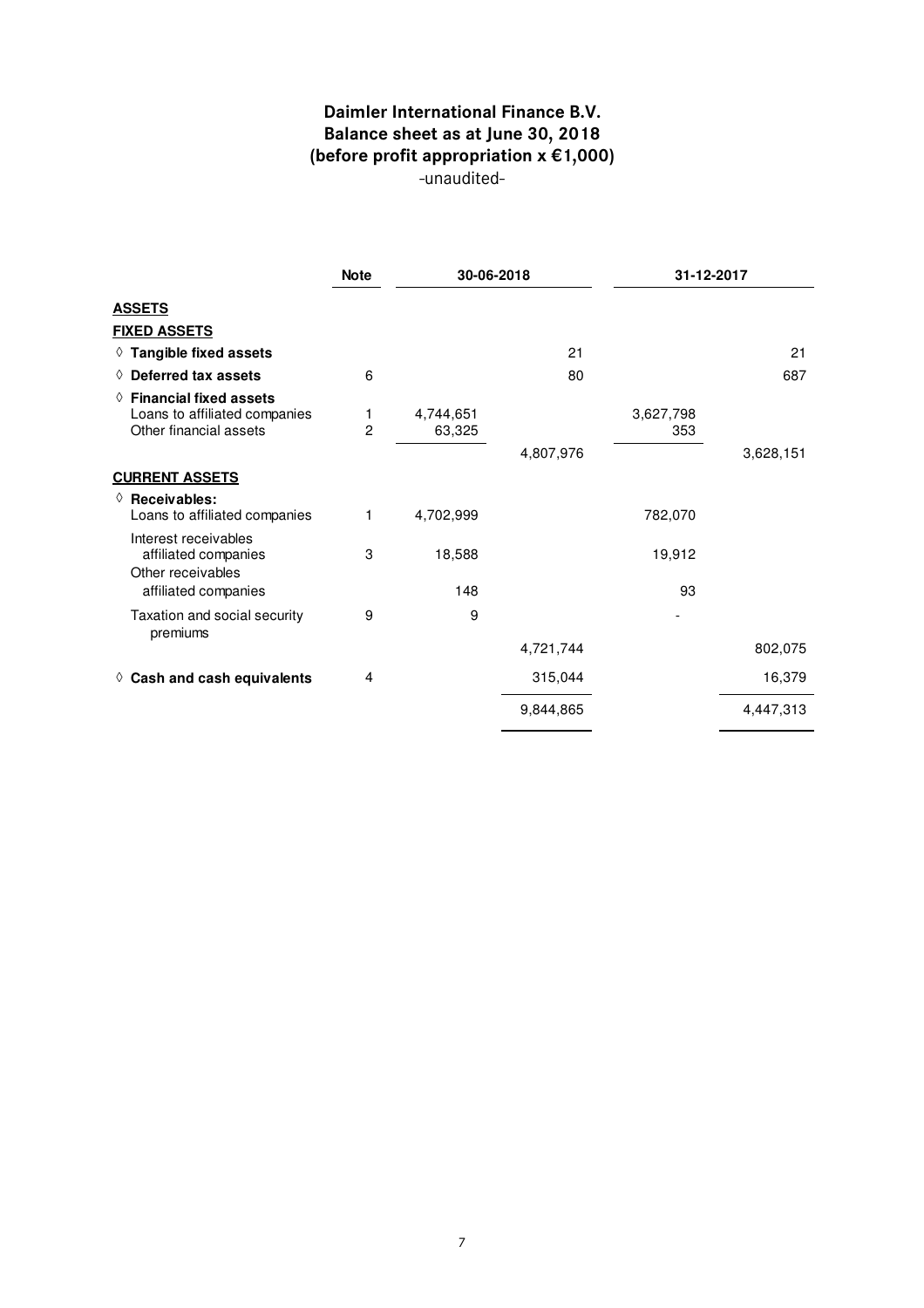# **Daimler International Finance B.V. Balance sheet as at June 30, 2018 (before profit appropriation x €1,000)**  -unaudited-

|                                                                                                     | <b>Note</b>                           | 30-06-2018                                  |           | 31-12-2017                        |           |
|-----------------------------------------------------------------------------------------------------|---------------------------------------|---------------------------------------------|-----------|-----------------------------------|-----------|
| <b>LIABILITIES</b>                                                                                  |                                       |                                             |           |                                   |           |
| $\diamond$ Shareholders' equity                                                                     | 5                                     |                                             |           |                                   |           |
| Issued capital<br>Other reserves<br>Cash flow hedge reserve<br>Cost of Hedging<br>Retained earnings |                                       | 500<br>532,955<br>(1,697)<br>(394)<br>1,322 |           | 500<br>524,955<br>6<br>0<br>5,996 |           |
|                                                                                                     |                                       |                                             | 532,686   |                                   | 531,457   |
| $\Diamond$ Deferred tax liabilities                                                                 | 6                                     |                                             |           |                                   |           |
| $\Diamond$ Long-term liabilities                                                                    |                                       |                                             |           |                                   |           |
| <b>EMTN</b> issues<br>Loans from affiliated companies<br>Other financial liabilities                | 7<br>$\overline{7}$<br>$\overline{c}$ | 5,658,044<br>0<br>121,022                   |           | 2,848,641<br>30,000<br>92,561     |           |
| $\diamond$ Short-term liabilities                                                                   |                                       |                                             | 5,779,066 |                                   | 2,971,202 |
| <b>EMTN</b> issues                                                                                  | $\overline{7}$                        | 1,266,725                                   |           | 249,561                           |           |
| CP issues                                                                                           | 7                                     | 2,218,306                                   |           | 170,102                           |           |
| Loans from affiliated companies                                                                     | 7                                     | 30,000                                      |           | 505,000                           |           |
| Other liabilities to affiliated companies                                                           | 8                                     | 10,735                                      |           | 3,529                             |           |
| Taxation and social security<br>premiums                                                            | 9                                     |                                             |           | 299                               |           |
| Other liabilities and accruals                                                                      | 10                                    | 7,347                                       |           | 16,163                            |           |
|                                                                                                     |                                       |                                             | 3,533,113 |                                   | 944,654   |
|                                                                                                     |                                       |                                             | 9,844,865 |                                   | 4,447,313 |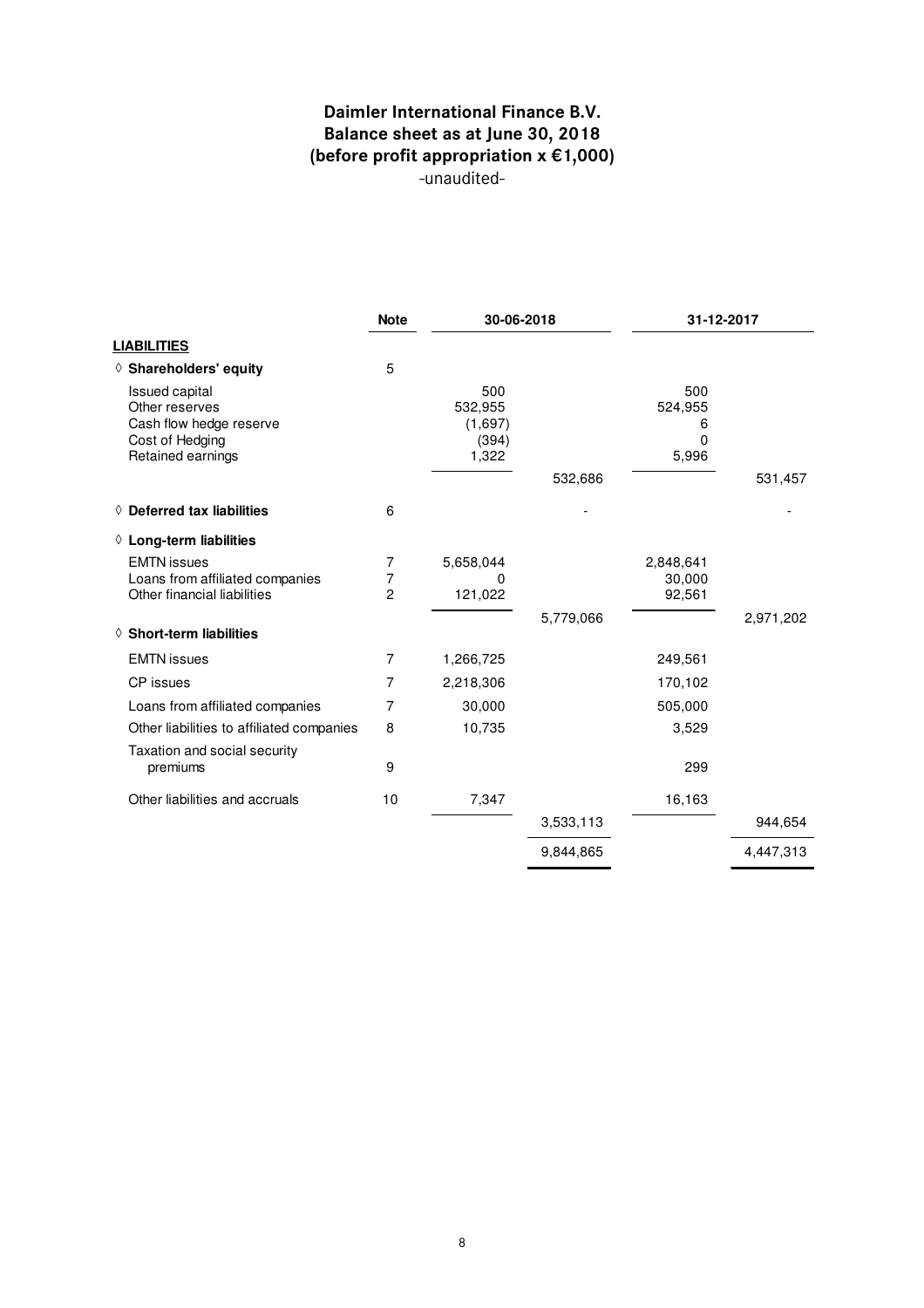# **Daimler International Finance B.V. Profit and loss account for the half-year ended June 30, 2018 (x €1,000)**  -unaudited-

|                                                                                      | <b>Note</b> | 30-06-2018               |         | 30-06-2017               |          |
|--------------------------------------------------------------------------------------|-------------|--------------------------|---------|--------------------------|----------|
| $\Diamond$ Interest income                                                           | 12          | 55,422                   |         | 31,180                   |          |
| $\Diamond$ Interest expenses                                                         |             | (49, 826)                |         | (28,040)                 |          |
| Interest margin                                                                      |             |                          | 5,596   |                          | 3,140    |
| $\Diamond$ Result financial transactions                                             | 13          |                          | 123     |                          | 1,522    |
| $\Diamond$ External costs and other<br>Operating costs<br>Commissions in relation to |             | (99)                     |         | (148)                    |          |
| <b>EMTN</b> issues<br>Wages and salaries<br>Social security charges                  | 14          | (3,632)<br>(197)<br>(17) |         | (1,016)<br>(205)<br>(17) |          |
| Pension charges and<br>early retirement costs                                        |             | (24)                     |         | (24)                     |          |
|                                                                                      |             |                          | (3,969) |                          | (1, 410) |
| PROFIT BEFORE TAX                                                                    |             |                          | 1,750   |                          | 3,252    |
| $\Diamond$ Taxation                                                                  | 15          |                          | (428)   |                          | (804)    |
| <b>NET PROFIT (LOSS)</b>                                                             |             |                          | 1,322   |                          | 2,448    |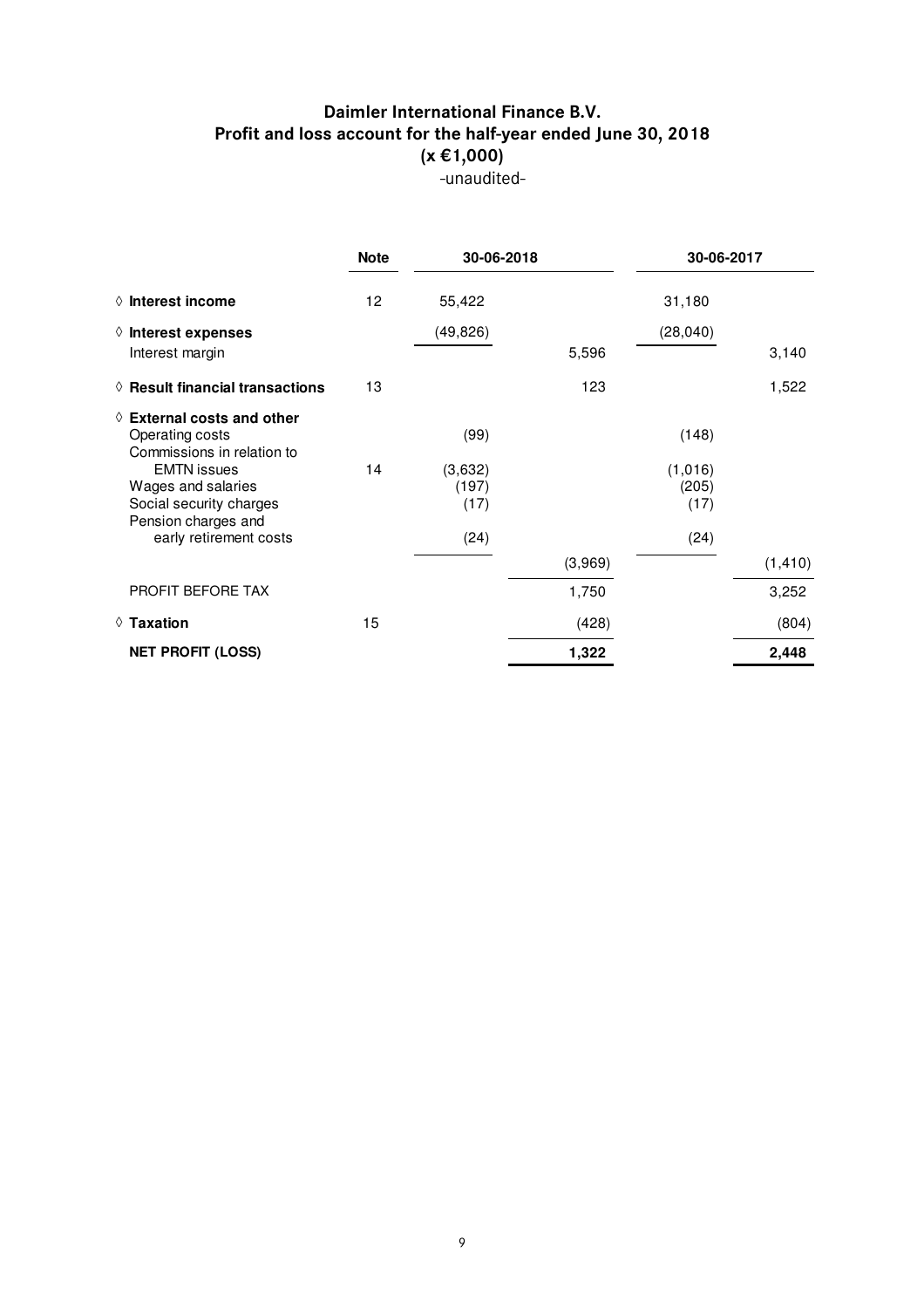# **Cash Flow statement (x €1,000)** –unaudited-

|                                                                                  | 30-06-2018     | 30-06-2017       |
|----------------------------------------------------------------------------------|----------------|------------------|
| <b>Profit after tax</b>                                                          | 1,322          | 2,448            |
| Adjustments for:                                                                 |                |                  |
| Interest income                                                                  | (55, 422)      | (31, 180)        |
| Interest expenses                                                                | 49,826         | 28,040           |
| Income tax expense                                                               | 428            | 804              |
| <b>Result financial transactions</b>                                             | (123)          | (1,522)          |
| Changes in:                                                                      |                |                  |
| Change in provisions                                                             |                |                  |
| Change in tax receivables                                                        | 20             | 53               |
| Other liabilities (excluding interest on debts)                                  | 33             | (34)             |
| Cash flow from operating activities:                                             |                |                  |
| Interest received                                                                | 51,840         | 42,935           |
| Interest paid                                                                    | (52, 470)      | (40, 118)        |
| Additions to loans to affiliated companies                                       | (9,604,746)    | (1,020,000)      |
| Repayments of loans to affiliated companies<br>Derivative assets and liabilities | 4,530,492      | 267,000<br>1,035 |
| Tax paid                                                                         | (202)<br>(816) | (442)            |
| Net cash from operating activities                                               | (5,079,818)    | (750, 981)       |
|                                                                                  |                |                  |
| Cash flow from financing activities:                                             |                |                  |
| Proceeds from additional EMTN and CP issues                                      | 9,836,905      | 1,500,592        |
| Repayments of EMTN and CP                                                        | (3,953,422)    | (310,000)        |
| Additional short term loans received from aff. companies                         | 1,200,000      | 1,550,000        |
| Additional long term loans received from aff. companies                          |                |                  |
| Repayments of loans from affiliated companies                                    | (1,705,000)    | (1,932,000)      |
| Capital contribution                                                             |                |                  |
| Net cash from financing activities                                               | 5,378,483      | 808,592          |
| Net de / increase in cash and cash equivalents                                   | 298,665        | 57,611           |
| Cash at beginning of period                                                      | 16,379         | 15,917           |
| Cash at end of period                                                            | 315,044        | 73,528           |
| Net de / increase in cash and cash equivalents                                   | 298,665        | 57,611           |

# **Statement of comprehensive income (x €1,000)** –unaudited-

|                                                                                                           | 30-06-2018 |     | 30-06-2017 |
|-----------------------------------------------------------------------------------------------------------|------------|-----|------------|
| Net result after tax attributable to the company                                                          | 1.322      |     | 2,448      |
| Unrealized revaluation of cash flow hedges and<br>cost of hedging charged directly to shareholders equity | (1,323)    | 434 |            |
| Total of items recognised directly in<br>shareholders' equity of the company                              | (1,323)    |     | 434        |
| Total result of the legal entity                                                                          |            | (1) | 2,882      |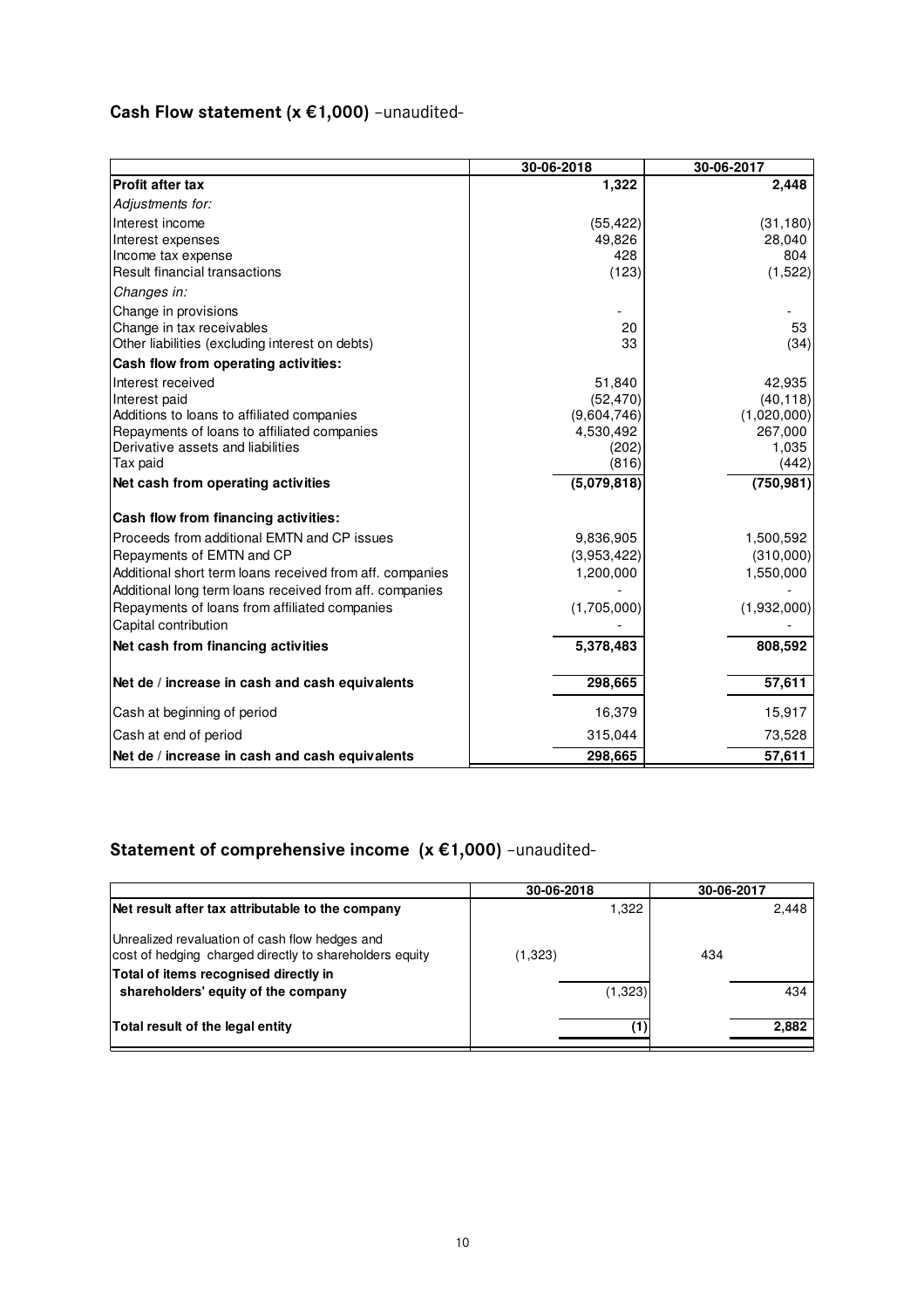#### **NOTES TO THE ANNUAL ACCOUNTS as at June 30, 2018**

#### **1 Financial fixed assets**

#### Loans to Affiliated companies:

The financial fixed assets stated in the balance sheet are intercompany receivables and are carried at amortized cost.

Recognized financial assets designated as hedged items in qualifying fair value hedge relationships are adjusted for changes in fair value attributable to the risk being hedged.

Movements in financial fixed assets:

| $(x \in 1,000)$                                          | 30 June 2018 31 Dec. 2017 |            |
|----------------------------------------------------------|---------------------------|------------|
| Value as at the 1 January                                | 4,409,868                 | 2,467,667  |
| Changes in fair value as a result<br>of hedge accounting |                           |            |
| Exchange rate differences                                | (36, 472)                 | (124, 299) |
| Additions in the year                                    | 9,604,746                 | 2,600,958  |
| Repayments in the year                                   | (4,530,492)               | (534, 458) |
| Value as at end of period                                | 9,447,650                 | 4,409,868  |

As at the 30 June  $\epsilon$  4.7 billion (2017:  $\epsilon$  0.8 billion) of the principle portions outstanding is due and repayable within 1 year and  $\epsilon$  4.7 billion (2017:  $\epsilon$  3.6 billion) is due and repayable between 1 and 5 years.

The interest rate of the loans to affiliated companies is in conformity with the Group-wide Intercompany pricing standards ensuring at arm's-length conditions.

Loans to affiliated companies for a total amount of  $\epsilon$  5.9 billion (2017:  $\epsilon$  0.9 billion) are denominated in a currency other than Euro for which the Company has entered into foreign exchange contracts to hedge foreign currency risks as far as they are not lent on in the same currency. The valuation of the loans is determined based on the (half-) year-end foreign exchange rate. As at June 30, 2018 there are no loans which are designated in a fair value hedge accounting relationship (2017:  $\epsilon$  0.0 million).

The fair value of the loans to affiliated companies per June 30 2018 is  $\epsilon$  9.5 billion (2017:  $\epsilon$  4.5 billion).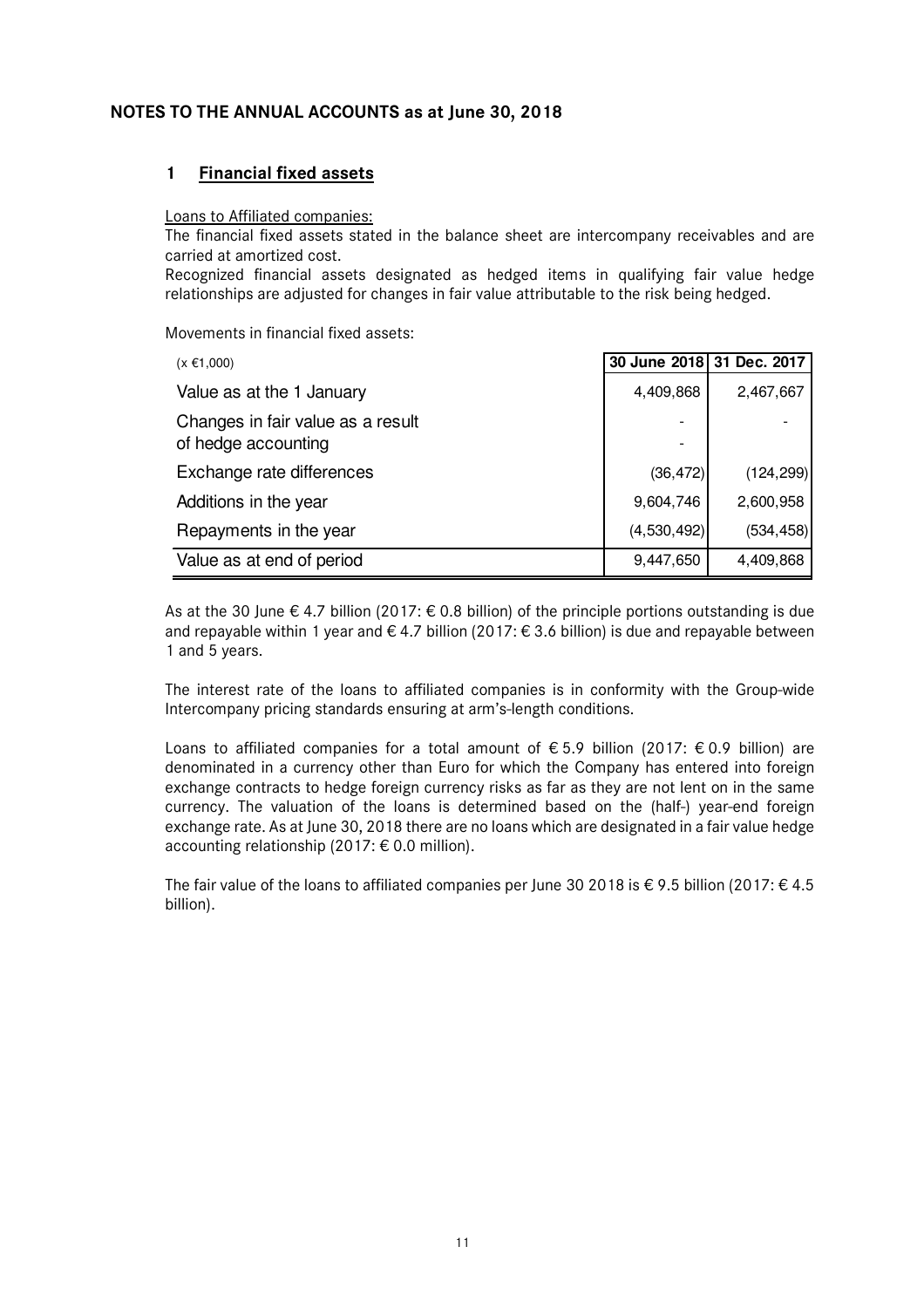#### **2 Other financial assets and liabilities**

The effectiveness test consists of comparing the cumulative fair value change of a hypothetical derivative defined at the transaction date, with a fair value of zero at the transaction date, as a proxy for the hedge position with the cumulative value change of the actual derivative. If the latter has a higher negative value than the hypothetical derivative, then the difference is recognized in the profit and loss account as ineffectiveness

The fair values of the derivatives are as follows:

| $(x \in 1,000)$      | <b>Assets</b> | <b>Liabilities</b> |              | ∟iabilities |
|----------------------|---------------|--------------------|--------------|-------------|
|                      | 30 June 2018  |                    | 31 Dec. 2017 |             |
| Instrument type:     |               |                    |              |             |
| Interest rate swaps  | 15,921        | 2,324              | 353          | 2,889       |
| FX swaps             | 25,440        | 5,417              | ۰            |             |
| Cross currency swaps | 21,964        | 113,281            | ۰            | 89,672      |
| Total                | 63,325        | 121,022            | 353          | 92,561      |

#### **Fair value hedges**

The Company uses interest rate swaps and cross currency interest rate swaps to hedge its exposure to changes in the fair values of its fixed rate, bonds attributable to changes in market interest rates and foreign exchange rates. Interest rate swaps are matched to specific issuances of fixed rate loans.

The fair value of these derivatives is determined on the basis of the discounted expected future cash flows; whereby the market interest rates valid for the remaining terms of the financial instruments are used in which the counterparty and own credit risk are taken into account.

The fair values of derivatives designated as fair value hedges are as follows:

| $(x \in 1,000)$      | <b>Assets</b> | <b>Liabilities</b> | <b>Assets</b> | Liabilities |
|----------------------|---------------|--------------------|---------------|-------------|
|                      | 30 June 2018  |                    | 31 Dec. 2017  |             |
| Instrument type:     |               |                    |               |             |
| Interest rate swaps  | 15,921        | -                  |               | 2,542       |
| FX swaps             | 25,440        | 5,417              | ۰.            |             |
| Cross currency swaps | 16,621        | 108,167            |               | 89,672      |
| Total                | 57,982        | 108,167            |               | 92,214      |

#### **Cash flow hedges**

The Company uses interest rate and cross-currency swaps to hedge the foreign currency and interest rate risks arising from granting floating rate loans denominated in foreign currencies.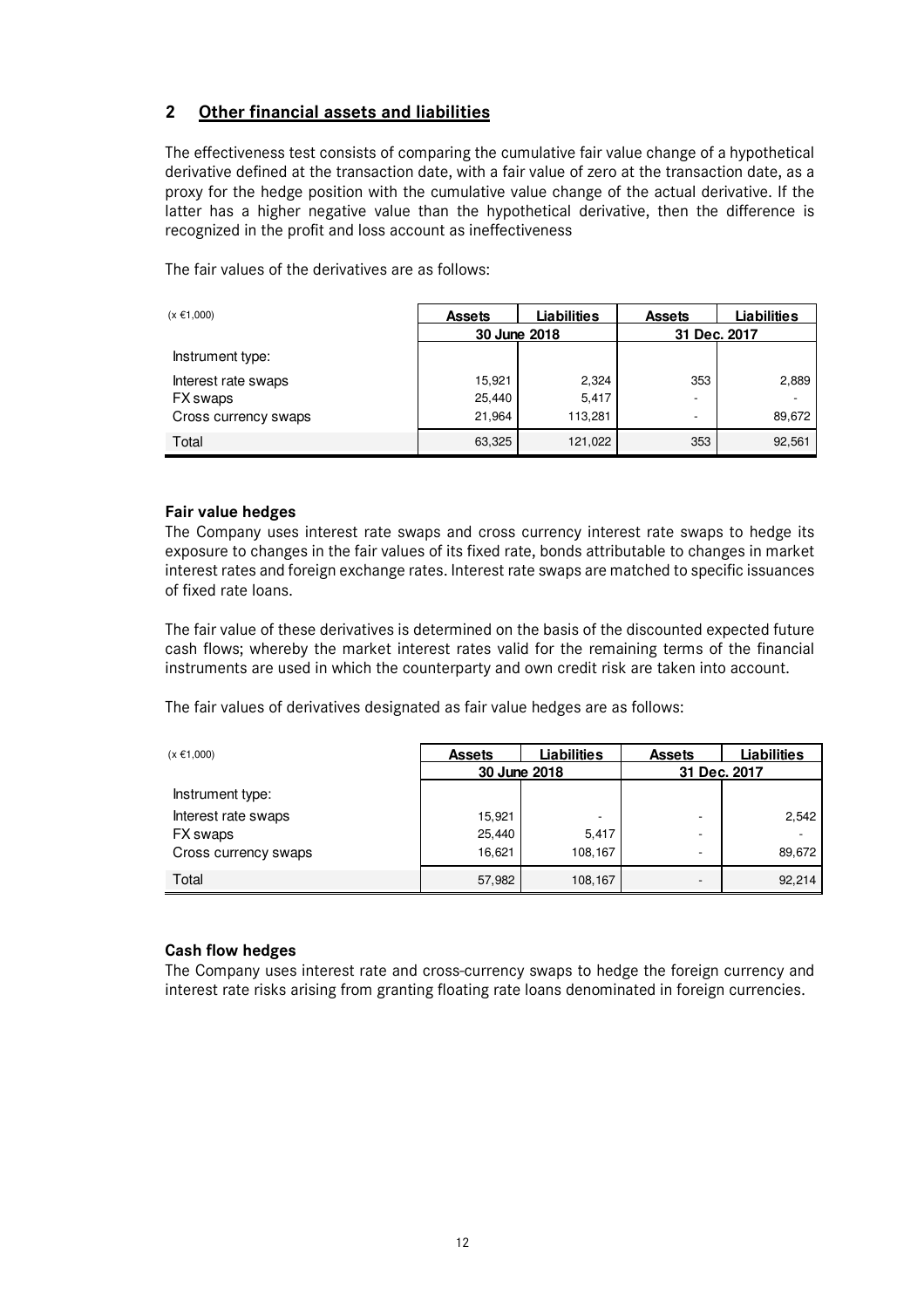The fair values of derivatives designated as cash flow hedges are as follows:

| $(x \in 1,000)$      | <b>Assets</b> | <b>Liabilities</b> | <b>Assets</b> | Liabilities |
|----------------------|---------------|--------------------|---------------|-------------|
|                      | 30 June 2018  |                    | 31 Dec. 2017  |             |
| Instrument type:     |               |                    |               |             |
| Interest rate swaps  | ۰             | 2,324              | 353           |             |
| FX swaps             | ۰             | -                  |               |             |
| Cross currency swaps | 5,343         | 5,114              | Ξ.            |             |
| Total                | 5,343         | 7,438              | 353           |             |

#### **3 Interest receivables from affiliated companies**

The intercompany receivables consist of interest on financial fixed assets and are due within one year. The fair value of this financial instrument stated on the balance sheet is approximately equal to their carrying amount.

Receivables from affiliated companies for a total amount of  $\epsilon$  11.7 million (2017:  $\epsilon$  3.0 million) are denominated in a currency other than Euro for which the Company has entered into foreign exchange contracts to hedge foreign currency risks as far as there is no matching with interest liabilities.

#### **4 Cash and cash equivalents**

Cash and cash equivalents is stated at nominal value and freely disposable. The fair value of this financial instrument stated on the balance sheet is approximately equal to their carrying amount.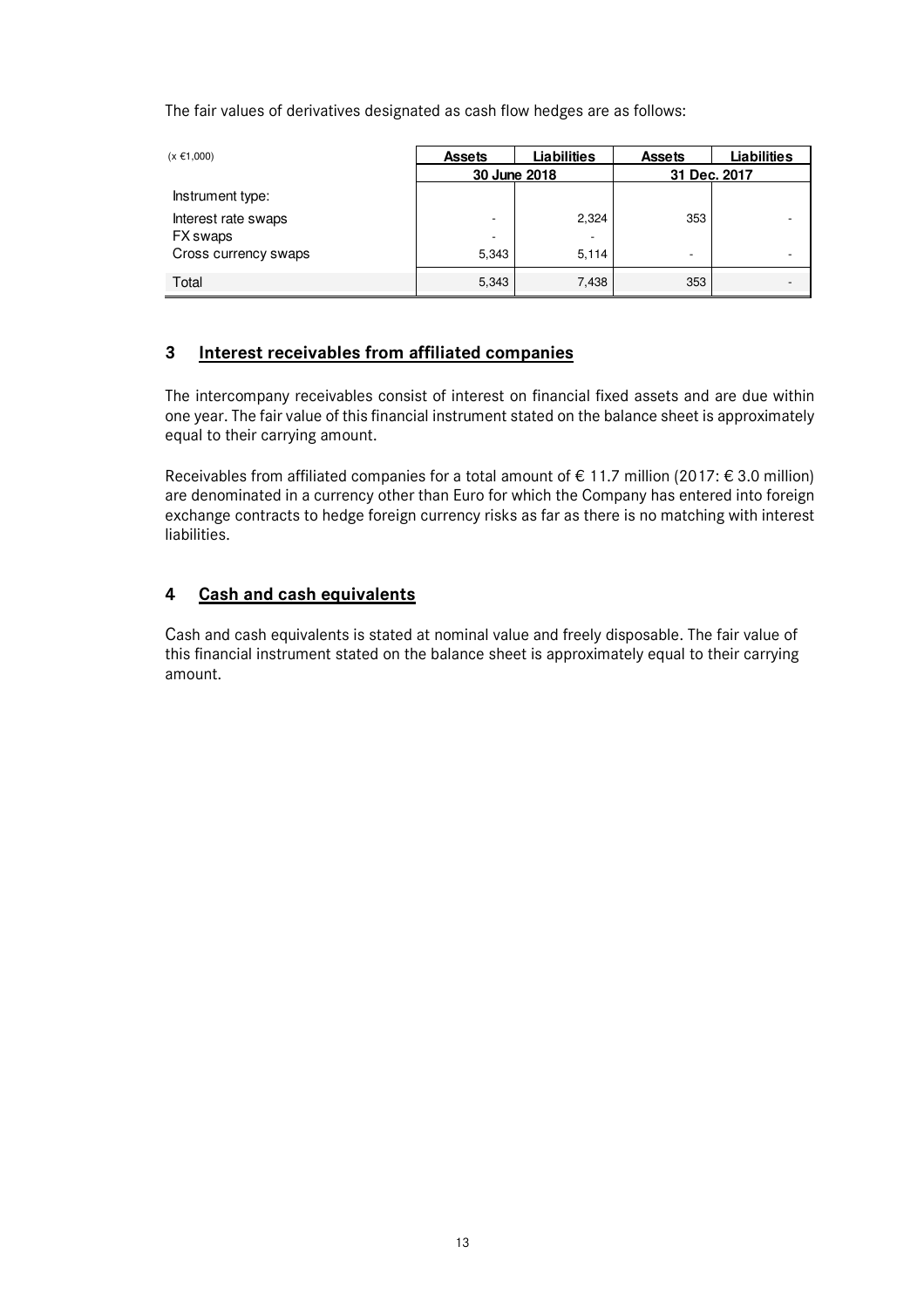# **5 Shareholders' equity**

As of January 1st, 2018 IFRS 9 was adopted under a simplified retrospective approach with no restatement of comparative numbers for 2017. As a result only a cumulative adjustment to equity was necessary as of January 1, 2018 (opening balance) with only a reconciliation from the IAS 39 figures as of December 31st , 2017 to the IFRS 9 figures taken into account. Therefore the basis adjustment was reclassified from financing liabilities to retained earnings (Other reserves) and a separate position namely Cost of hedging.

|                                                                                     | 1<br>January            | capital  | Profit<br>distribu-<br>tion in<br>2018 for | <b>Dividend</b><br>distribution | Changes<br>in fair<br>value of<br>cash flow<br>hedges | <b>Result for</b><br>the year | 30<br>June              |
|-------------------------------------------------------------------------------------|-------------------------|----------|--------------------------------------------|---------------------------------|-------------------------------------------------------|-------------------------------|-------------------------|
| $(x \in 1,000)$                                                                     | 2018                    | increase | 2017                                       | in 2018                         | and CoH                                               |                               | 2018                    |
| Share capital:<br>Authorised capital<br>Not issued capital<br><b>Issued capital</b> | 2,500<br>(2,000)<br>500 |          |                                            |                                 |                                                       |                               | 2,500<br>(2,000)<br>500 |
| Other reserves                                                                      | 526,959                 |          | 5,996                                      |                                 |                                                       |                               | 532,955                 |
| Cash flow hedge reserve                                                             | 6                       |          |                                            |                                 | (1,703)                                               |                               | (1,697)                 |
| Cost of Hedging                                                                     | (774)                   |          |                                            |                                 | 380                                                   |                               | (394)                   |
| Profit for the year                                                                 | 5,996                   |          | (5,996)                                    |                                 |                                                       | 1,322                         | 1,322                   |
| Total shareholders' equity                                                          | 532,687                 |          |                                            |                                 | (1,323)                                               | 1,322                         | 532,686                 |

Summary of movements in shareholders' equity in 2018 and 2017:

| $(x \in 1,000)$            | January<br>2017 | capital<br>increase | <b>Profit</b><br>distribu-<br>tion in<br>2017 for<br>2016 | <b>Dividend</b><br>distribution<br>in 2017 | Changes<br>in fair<br>value of<br>cash flow<br>hedges | <b>Result for</b><br>the year | 31<br><b>December</b><br>2017 |
|----------------------------|-----------------|---------------------|-----------------------------------------------------------|--------------------------------------------|-------------------------------------------------------|-------------------------------|-------------------------------|
| Share capital:             |                 |                     |                                                           |                                            |                                                       |                               |                               |
| Authorised capital         | 2,500           |                     |                                                           |                                            |                                                       |                               | 2,500                         |
| Not issued capital         | (2,000)         |                     |                                                           |                                            |                                                       |                               | (2,000)                       |
| <b>Issued capital</b>      | 500             |                     |                                                           |                                            |                                                       |                               | 500                           |
| Other reserves             | 527,002         |                     | (2,047)                                                   |                                            |                                                       |                               | 524,955                       |
| Cash flow hedge reserve    |                 |                     |                                                           |                                            | 6                                                     |                               | 6                             |
| Profit for the year        | (2,047)         |                     | 2,047                                                     |                                            |                                                       | 5,996                         | 5,996                         |
| Total shareholders' equity | 525,455         |                     |                                                           |                                            | 6                                                     | 5,996                         | 531,457                       |

The authorized capital of Daimler International Finance B.V. amounts to  $\epsilon$  2,500,000 consisting of 5,000 shares with a par value of € 500. At June 30, 2018 1,000 shares have been issued and fully paid.

The other reserves are considered to be legal statutory reserves both in 2017 and 2018. The cash flow hedge reserve comprises the effective portion of the accumulated net change in the fair value of cash flow hedge instruments for hedged transactions that have not yet occurred. This cash flow hedge reserve is released during the period that the cash flows from the hedged risk are realised. The cash flow hedge reserve is not freely distributable. The movement in the cash flow hedge reserve can be specified as follows:

the effective portion of changes in fair value of cash flow hedges amounting to  $\epsilon$  1.7 million (2017: € 0.0 million);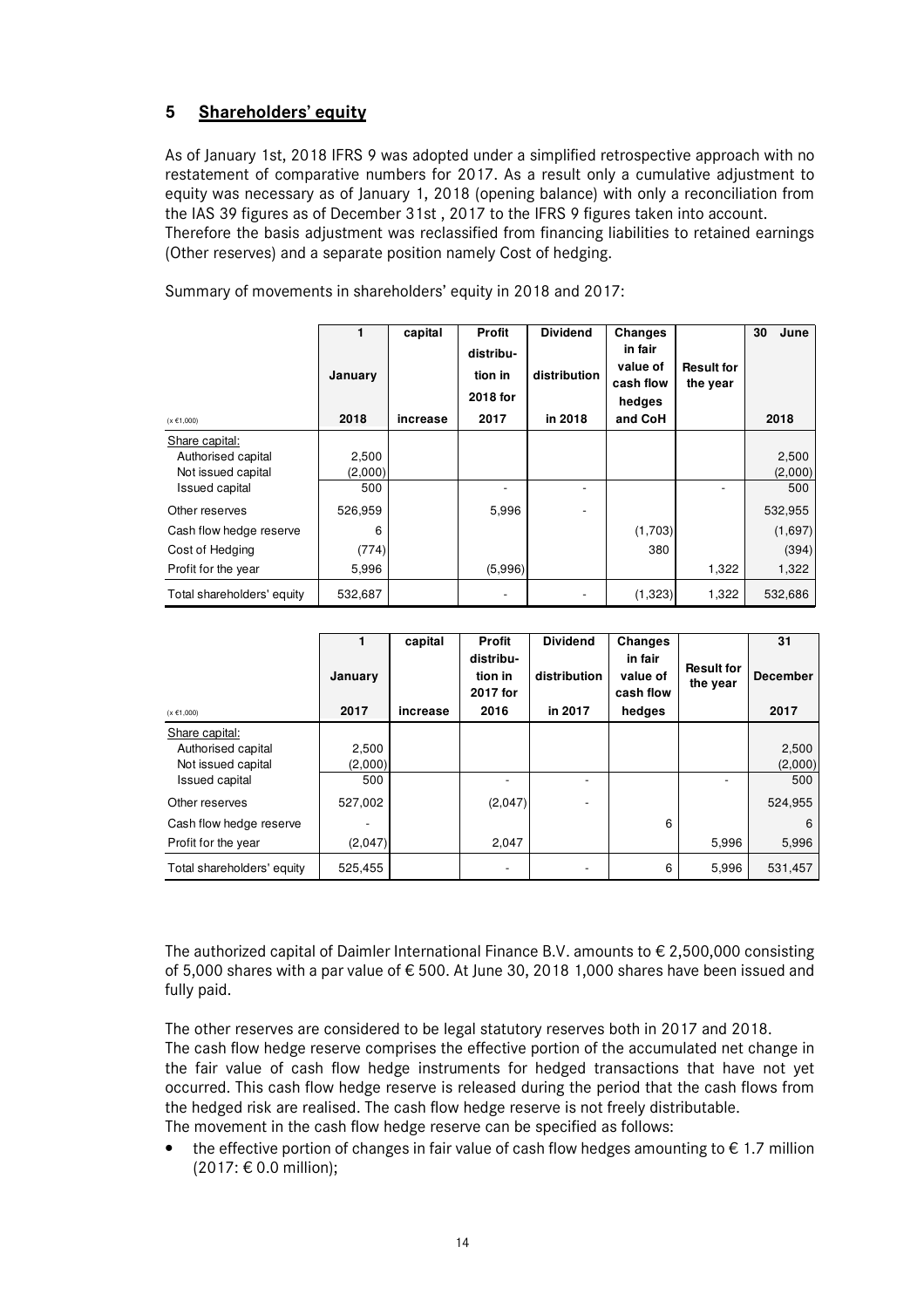#### **6 Deferred tax assets and liabilities**

As of January 1st, 2018 IFRS 9 was adopted under a simplified retrospective approach with no restatement of comparative numbers for 2017. As a result only a cumulative adjustment to equity was necessary as of January 1, 2018 (opening balance) with only a reconciliation from the IAS 39 figures as of December 31st , 2017 to the IFRS 9 figures taken into account. The impact to deferred taxes was recognized trough equity by using the tax rate applied for the calculation of the deferred tax assets in the original period.

At June 30, 2018 a net deferred tax asset of  $\epsilon$  0.1 million for temporary differences was recognized. Deferred tax assets and liabilities are measured at nominal value.

The deferred tax assets and liabilities comprises the tax effect of the temporary differences between the profit determination for financial reporting purposes and for tax purposes.

Deferred tax assets and liabilities are attributable to the following:

| $(x \in 1,000)$                 | 31<br>December<br>2017 | First<br>adoption<br>IFRS 9 | January<br>2018 | Provi-<br>sions<br>made | Provi-<br>sions used | Provi-<br>sions<br>released | Other | 30<br>June<br>2018 |
|---------------------------------|------------------------|-----------------------------|-----------------|-------------------------|----------------------|-----------------------------|-------|--------------------|
| <b>Valuation of derivatives</b> | 687                    | (668)                       | 19              | 61                      |                      | $\overline{\phantom{0}}$    |       | 80                 |

Movements in 2018:

#### Movements in 2017:

|                                 |         | Re-classi- | Provi-                   | Provi-                   | Provi-   | Other          | 31       |
|---------------------------------|---------|------------|--------------------------|--------------------------|----------|----------------|----------|
|                                 | January |            | sions                    |                          | sions    |                | December |
| $(x \in 1,000)$                 | 2017    | fication   | made                     | sions used               | released |                | 2017     |
|                                 |         |            |                          |                          |          |                |          |
|                                 |         |            |                          |                          |          |                |          |
| <b>Valuation of derivatives</b> | 1,622   | -          | $\overline{\phantom{0}}$ | $\overline{\phantom{0}}$ | (935)    | $\overline{a}$ | 687      |
|                                 |         |            |                          |                          |          |                |          |
|                                 |         |            |                          |                          |          |                |          |

# **7 Short/Long-term liabilities**

Daimler International Finance B.V. obtains funds from the market by issuing corporate bonds/notes under the Euro Medium Term Notes and Commercial Paper under the European Commercial Paper Program and obtains funds from affiliated companies by entering into loan agreements. The issues under the EMTN and CP Programs (totalling  $\epsilon$  9.1 billion) are unconditionally and irrevocably guaranteed by Daimler AG for which the Company pays a guarantee fee. The bonds issued by Daimler International Finance B.V. are listed on the Luxembourg Stock Exchange.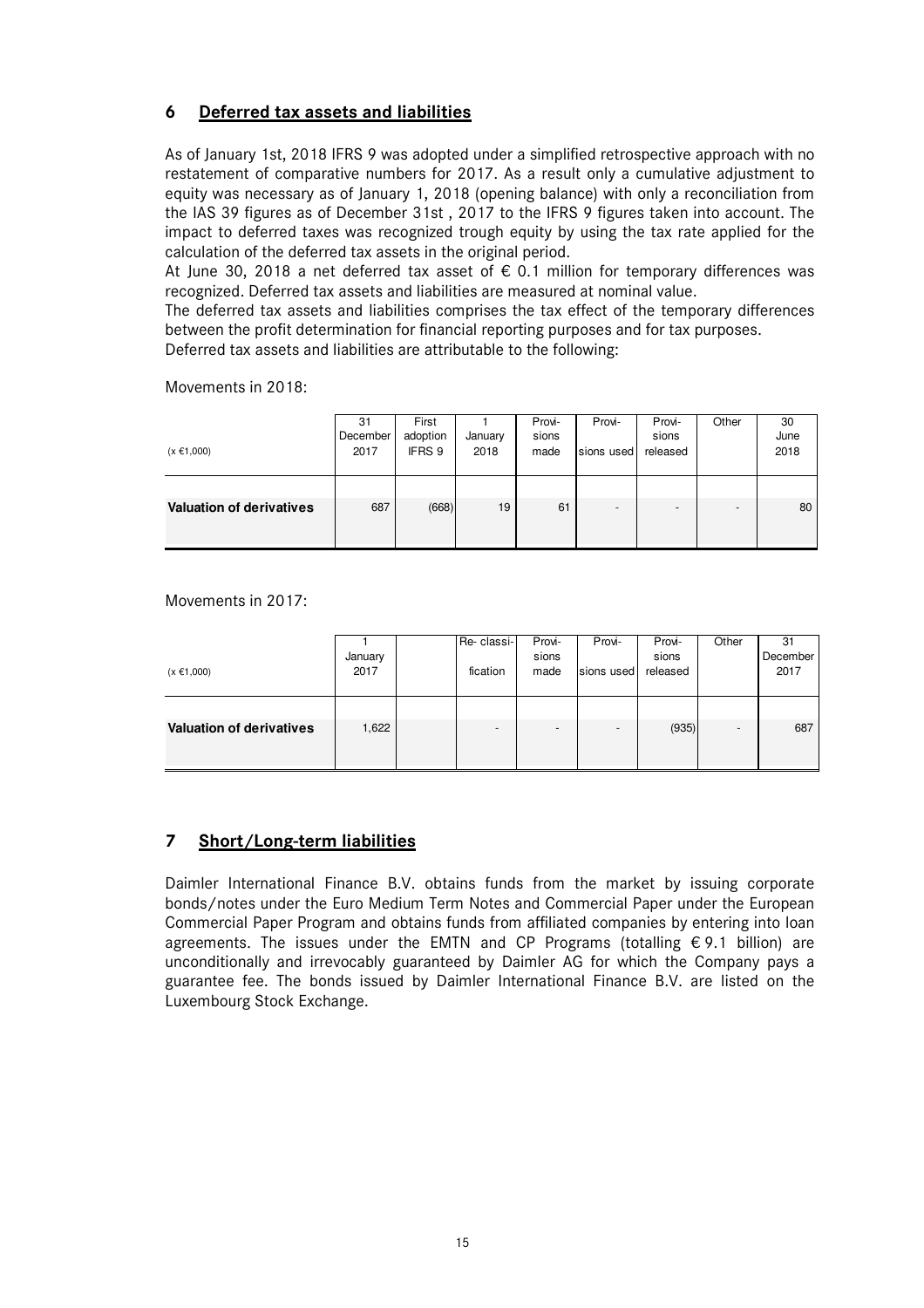The terms and conditions of outstanding EMTN notes were as follows:  $(x \in 1,000)$ 

|                 | Currency   | Nominal interest rate | Date of    | Date of    | Nominal value | Book value | Market value |
|-----------------|------------|-----------------------|------------|------------|---------------|------------|--------------|
|                 |            |                       |            |            |               |            |              |
| $(x \in 1,000)$ |            |                       | drawing    | maturity   |               | 30-06-2018 | 30-06-2018   |
| <b>EMTN</b>     | EUR.       | $3M$ Euribor + 0.65%  | 1/12/2017  | 1/12/2019  | 200,000       | 200,440    | 200,388      |
| <b>EMTN</b>     | <b>EUR</b> | $0.000\%$             | 3/15/2017  | 3/15/2019  | 500,000       | 500,103    | 500,540      |
| <b>EMTN</b>     | <b>GBP</b> | $3.500\%$             | 2/6/2012   | 6/6/2019   | 603,726       | 566,182    | 576,169      |
| <b>EMTN</b>     | EUR.       | 3M Euribor + 0.60%    | 11/13/2017 | 11/13/2019 | 500,000       | 503,260    | 503,220      |
| <b>EMTN</b>     | <b>EUR</b> | 3M Euribor + 0.50%    | 4/10/2018  | 4/9/2020   | 500,000       | 503,156    | 502,365      |
| <b>EMTN</b>     | <b>CNY</b> | 4.800%                | 4/9/2018   | 4/9/2021   | 128,723       | 129,319    | 131,412      |
| <b>EMTN</b>     | <b>GBP</b> | 1.500%                | 5/18/2018  | 8/18/2021  | 458,059       | 449,869    | 450,277      |
| <b>EMTN</b>     | EUR.       | $0.200\%$             | 9/13/2017  | 9/13/2021  | 500,000       | 499,764    | 500,325      |
| <b>EMTN</b>     | <b>EUR</b> | 3M Euribor + 0,30%    | 5/11/2017  | 5/11/2022  | 500,000       | 500,189    | 498,055      |
| <b>EMTN</b>     | EUR.       | 0.250%                | 5/11/2018  | 5/11/2022  | 1,000,000     | 995,885    | 993,670      |
| <b>EMTN</b>     | NOK.       | 1.750%                | 5/24/2017  | 5/24/2022  | 79.921        | 77,718     | 79,081       |
| <b>EMTN</b>     | EUR.       | $3M$ Euribor + 0,25%  | 1/11/2018  | 1/11/2023  | 750,000       | 752,728    | 740,483      |
| <b>EMTN</b>     | EUR.       | 1.000%                | 5/11/2018  | 11/11/2025 | 1,250,000     | 1,246,155  | 1,225,388    |
| <b>Total</b>    | <b>EUR</b> |                       |            |            | 6,970,429     | 6,924,769  | 6,901,373    |

CP notes (x € 1,000)

| $(x \in 1,000)$ | Currency   | Nominal value | Book value<br>30-06-2018 |
|-----------------|------------|---------------|--------------------------|
| CP              | <b>EUR</b> | 2,222,879     | 2,218,306                |
| <b>Total</b>    | <b>EUR</b> | 2,222,879     | 2,218,306                |

The due date of the CPs varies to September 2018, the interest rates between - 0.370% (EUR) and 0.795% (GBP).

EMTN notes include both hedged and unhedged notes.

- **◊** The due date of the loans obtained from affiliated companies is June 2019 with interest rates of 0.367% and are in conformity with the Group-wide intercompany pricing standards ensuring at arm's-length conditions.
- **◊** As at June 30 2018 there are no liabilities to affiliated companies denominated in a currency other than Euro (2017: € 0.0 million). When they occur the Company will enter into foreign exchange contracts to hedge foreign currency risks as far as they are not back-to-back. The valuation of the loans is determined based on the year-end rate of exchange.
- **◊** The fair value of the loans from affiliated companies per June 30, 2018 is € 30 million (2017:  $\epsilon$  0.5 billion).
- **◊** The fair value of EMTN notes per June 30 2018 is € 6.9 billion (2017: € 3.1 billion). The fair value of EMTN notes is derived from the market quotation.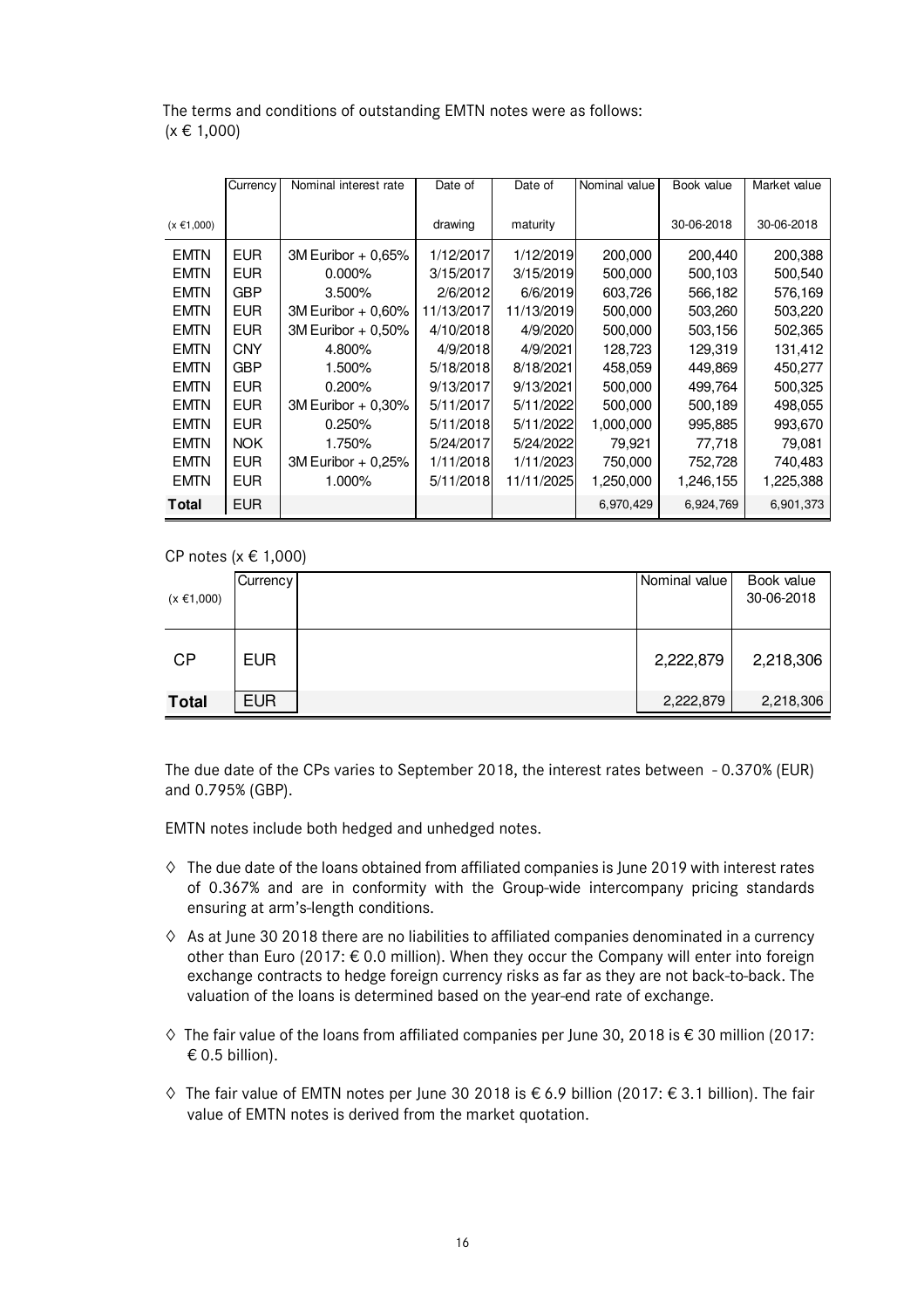# **8 Other liabilities to affiliated companies**

The intercompany liabilities consist of interest on intercompany loans and are due within 1 year.

As at June 30, 2018 there are no liabilities to affiliated companies denominated in a currency other than Euro (2017:  $\epsilon$  0.0 million). In cases there is no matching with interest receivables the Company has entered into foreign exchange contracts to hedge foreign currency risks. The fair value of this financial instrument stated on the balance sheet is approximately equal to their carrying amount.

#### **9 Taxation and social security premiums**

The specification is as follows:

| $(x \in 1,000)$                         |      | 30 June 2018   31 Dec. 2017 |
|-----------------------------------------|------|-----------------------------|
| Corporate income tax                    | (33) | 295                         |
| Value-added tax                         | 16   | (8)                         |
| Payroll tax and social security charges | 8    | 12                          |
| Total                                   | (9)  | 299                         |

#### **10 Other liabilities and accruals**

The specification is as follows:

| (x €1,000)                      | 30 June 2018 31 Dec. 2017 |        |
|---------------------------------|---------------------------|--------|
| Interest debts to third parties | 6,996                     | 15,845 |
| Other liabilities / accruals    | 351                       | 318    |
| Total                           | 7.347                     | 16,163 |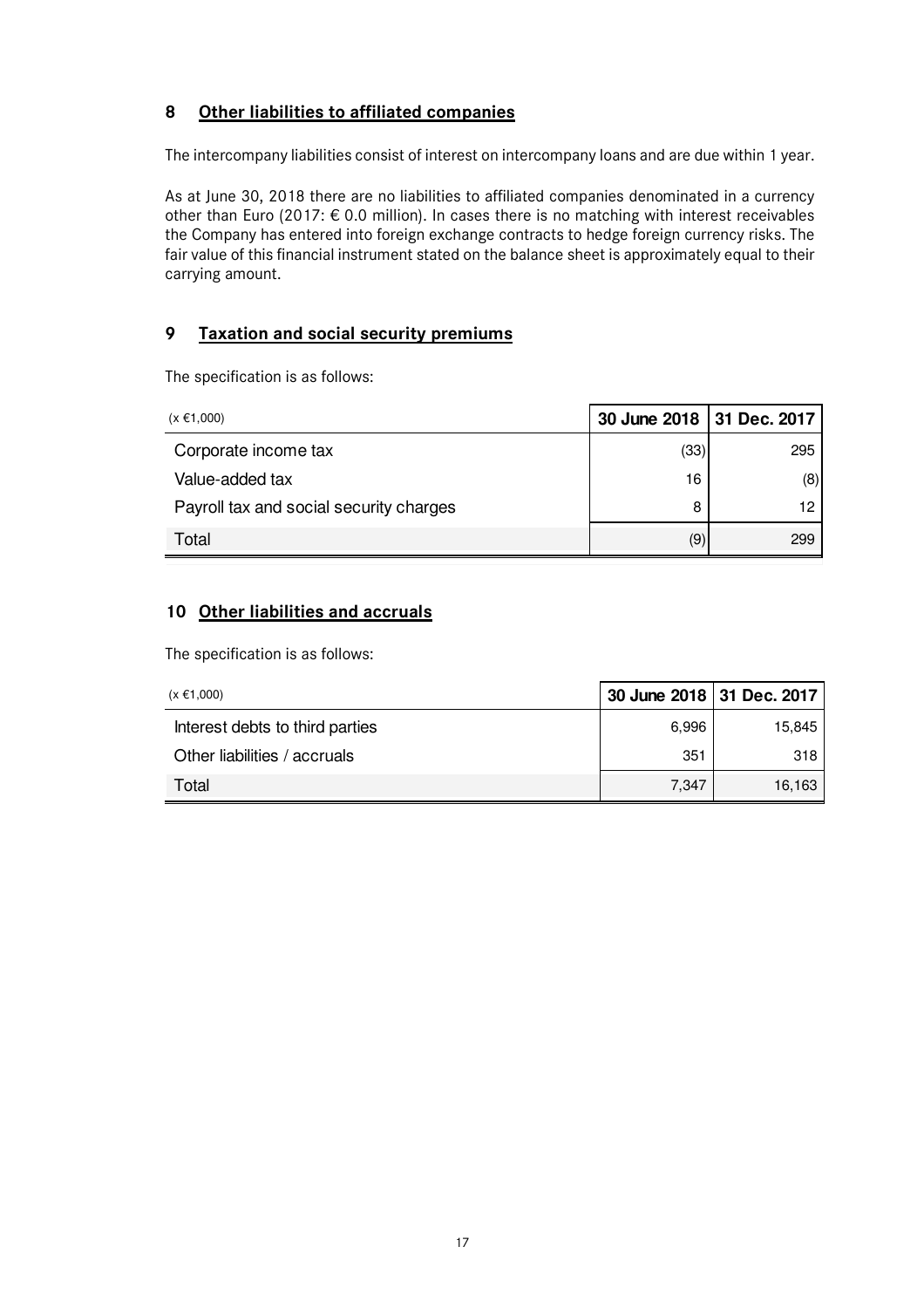#### **11 Risk Management**

#### General

During the normal course of business the Company is exposed to interest rate risk, currency risk, liquidity risk, credit risk and other operational risks. In order to avoid or reduce these risks, Derivative Financial Instruments such as (but not limited to) Interest Swaps, Currency Contracts and Cross Currency Swaps are used. The Company does not trade in these Derivative Financial Instruments.

The EMTN notes issued by the Company are lent onward at arm's length conditions to affiliated companies with the goal to meet the matched funded principles wherever possible.

#### Interest rate risk

As a result from its issuing and lending business, the Company is exposed to interest rate risks. The interest rate risk exposure is frequently monitored and assessed. It is the Company's general policy to mitigate interest rate risk by applying a matched funding in terms of maturities and interest rate and to hedge interest rate exposures by entering into Derivative Financial Instruments, such as interest rate swaps. Changes in fair values of derivatives are compensated by changes in the fair value of the respective underlying.

#### Foreign currency risk

It is the objective of the Company to eliminate foreign currency risk. Therefore, the Company enters into foreign exchange contracts to hedge foreign currency risks as far as they are not lent on in the same currency. As a result the company incurred only limited foreign currency risk from its ordinary issuance and lending activities. The related Derivative Financial Instruments are recognized on the balance sheet against fair value.

The Company incurs a foreign currency risk on the cash (equivalents) position, which is recognized against the exchange rate applying to the balance sheet date. Gains and losses are taken to the profit and loss account under result financial transactions.

#### Credit risk

The Company solely provides loans within the Daimler Group and to companies in which Daimler holds a minority share (Joint Ventures). In cooperation with Daimler AG headquarters, assessments of credit risks are made and credit limits are set, which are periodically reviewed. Therefore the company's exposure to credit risk is influenced mainly by the characteristics of Daimler Group related default risk. Daimler Group is rated by credit rating agencies and has a rating of A2 (stable) from Moody's Investors Service, A (stable) from Standard & Poor's Ratings Group and A- (stable) from Fitch Ratings as at June 30, 2018.

In respect of cash at banks and Derivative Financial Instruments, these are only deposited and/or entered into in compliance with the Daimler Global Counterparty Limits as provided by Daimler AG.

#### Liquidity risk

Liquidity risk comprises the risk, that a company cannot meet its financial obligations in full. Daimler International Finance B.V. manages its liquidity by holding adequate volume of cash and by applying as far as possible the matched funding principle. In accordance with internal guidelines, this principle ensures that financial obligations generally have the same maturity profile as the financial assets and receivables and thus reduces the Company's liquidity risks.

#### Hedging and Hedge Accounting

Derivative Financial Instruments are valued at fair value in the balance sheet and any changes in the fair value must be accounted for in the income statement. In the event that changes in fair value of hedged risks are not accounted for through the income statement, a mismatch occurs in the accounting of results, making these results more volatile. In these cases, hedge